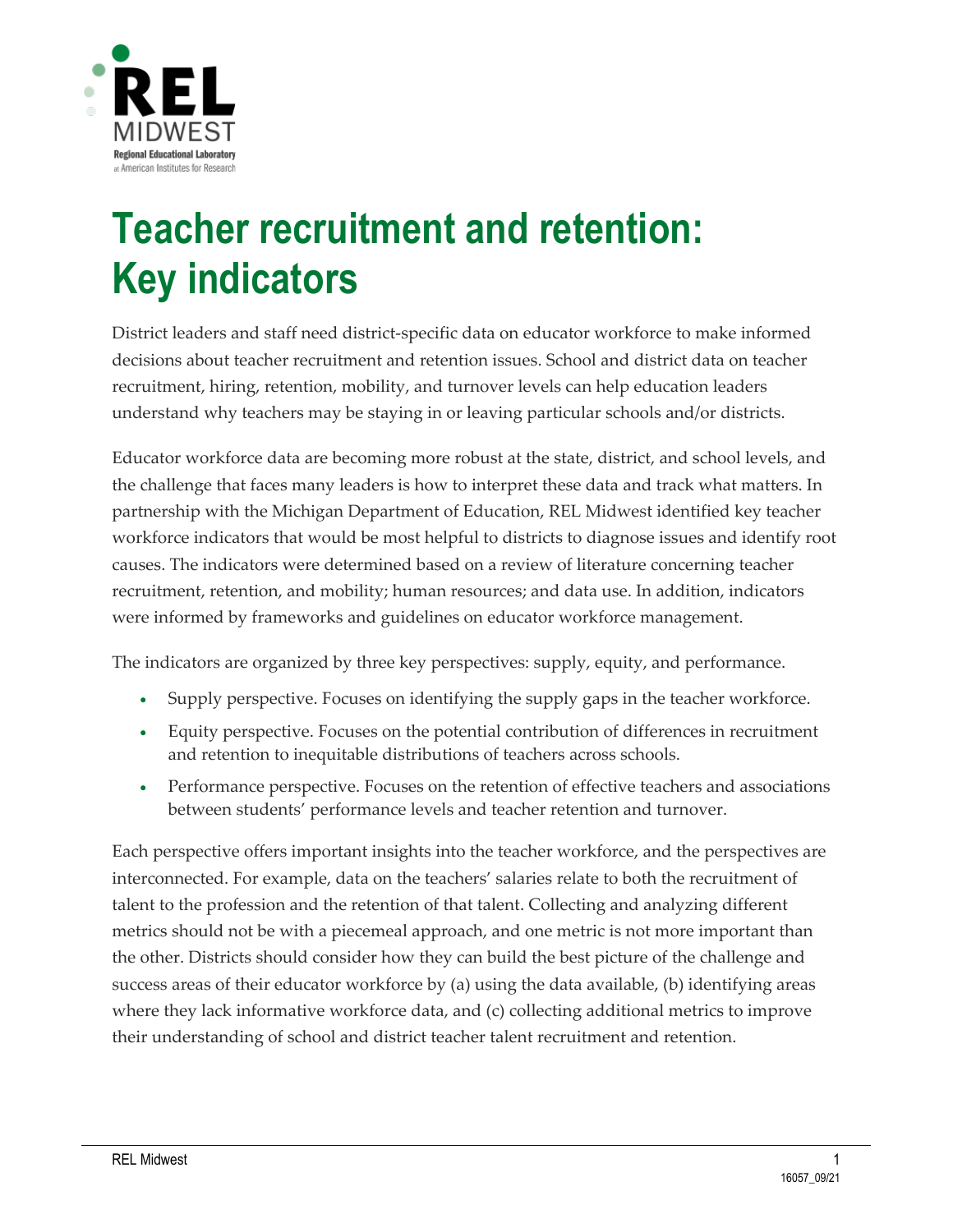## **Works that informed the key indicators**

#### **The American Institutes for Research Educator Talent Management Framework**

The Educator Talent Management Framework is part of a suite of solutions developed by the American Institutes for Research (AIR) to maximize educator effectiveness and ensure that every student has access to highly effective, well-supported teachers and leaders who stay in the education system. The Educator Talent Management Framework enables policymakers to critically examine their human resource management policies and offers a systemic approach to improving teacher and school leader recruitment and retention, ensuring that all the key functions of educator policy are connected and addressed. The framework compiles strategies and elements of emerging policy and practice based on the extensive body of literature about teacher and school leader quality.

### **The Center on Great Teachers and Leaders Talent Development Framework**

The Talent Development Framework (TDF) is a research-based analysis of the career development of teachers that was developed by AIR's Center on Great Teachers and Leaders. The TDF offers a comprehensive model of the state policy and practice areas found in a strong talent development system, grouping state policy and practice into three key interdependent policy and practice clusters: (a) attract the right talent into the profession to meet your students' needs; (b) prepare future teachers and school leaders to meet your students' needs; and (c) develop, support, and retain educators in the field to ensure they can meet your students' needs.

#### **Identifying, Monitoring, and Benchmarking Teacher Retention and Turnover: Guidelines for TIF Grantees**

This brief series was developed to provide guidelines and frameworks for grantees, school district leaders, human resource personnel, and policymakers to develop a strategic accountability approach to managing teacher talent retention and turnover as part of the U.S. Department of Education for Teacher Incentive Fund (TIF) Technical Assistance Grant. These briefs address the purposes, methods, and tools for monitoring teacher retention and turnover to address supply, equity, and performance issues.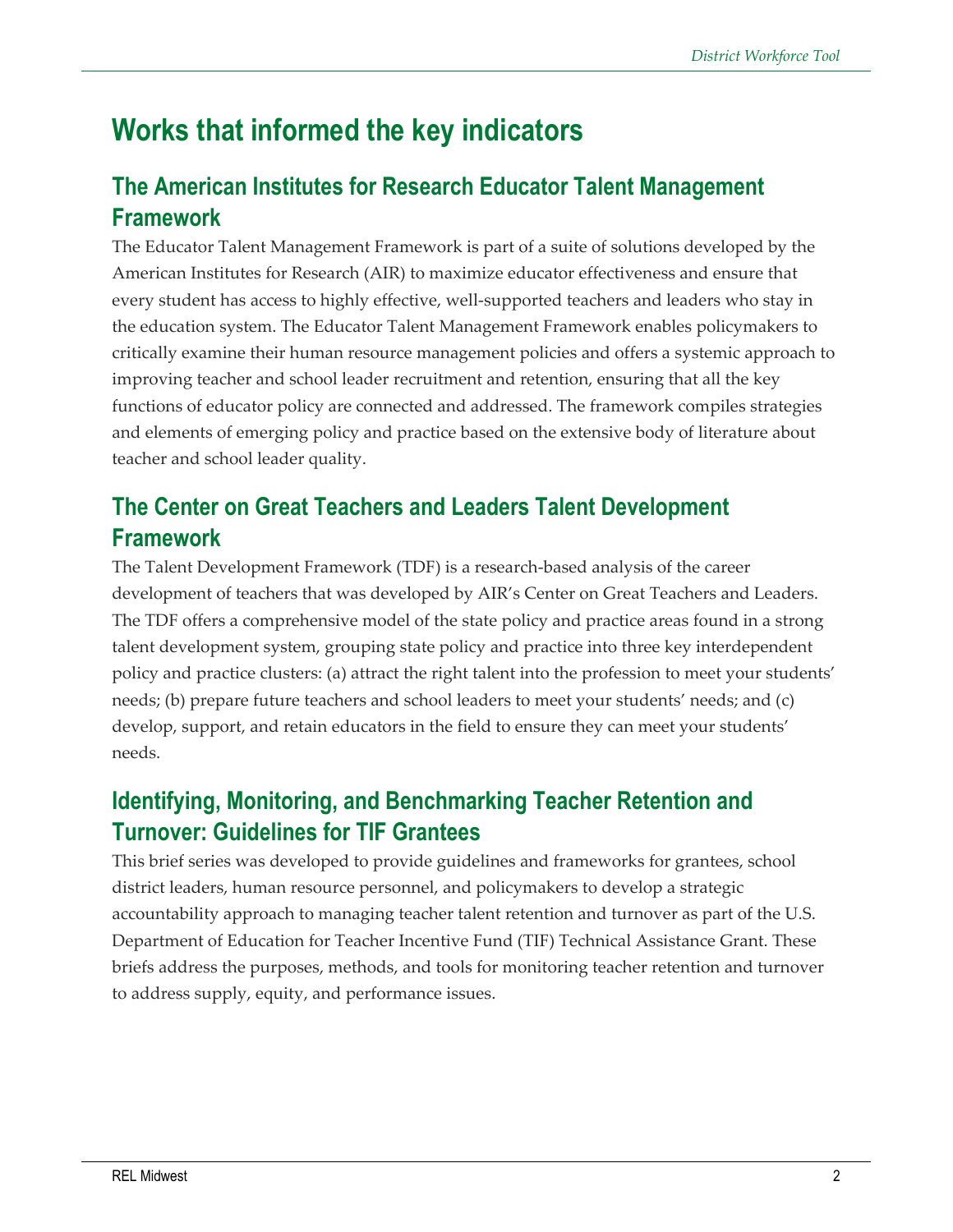## **Teacher recruitment and retention key indicators**

#### **Supply perspective**

**Retention.** Tracking annual retention rates will give insight into whether retention rates have been decreasing or increasing over time. Research often uses 5-year attrition rates as a benchmark for new hires.

- One-year teacher retention rates.
- Five-year new hire attrition rates.
- Annual teacher workforce changes.

**Preservice experience.** Identifying the teacher preparation programs that new hires attended may give insight into the pipeline used to recruit teachers. Research indicates that forming connections with educator preparation programs may help programs address district needs.

- Most frequent institutions or programs (new hires).
- Type of teacher preparation program attended.

**Endorsement areas.** Assessing new hires and teacher retention by endorsement areas may give insight into anticipated shortages by subject area. Research has shown that teacher shortages often occur in specific subjects, such as STEM (science, technology, engineering and mathematics) fields and special education.

- Endorsement area and new hires.
- Endorsement area and teacher retention rates.

**Experience levels.** Understanding whether beginning or more experienced teachers are leaving may give insight into whether supports are most needed for beginning or experienced teachers. Research indicates that teachers are more likely to leave early or late in their careers.

- Teaching experience within the district.
- Teaching experience within the school.

**Leave status.** Understanding the various types of teacher leave categories may help give insight into the reasons why teachers are leaving. Research indicates it is important to distinguish between avoidable and unavoidable turnover to help identify specific supports to address turnover.

- Leave status categories.
- Leave status counts.